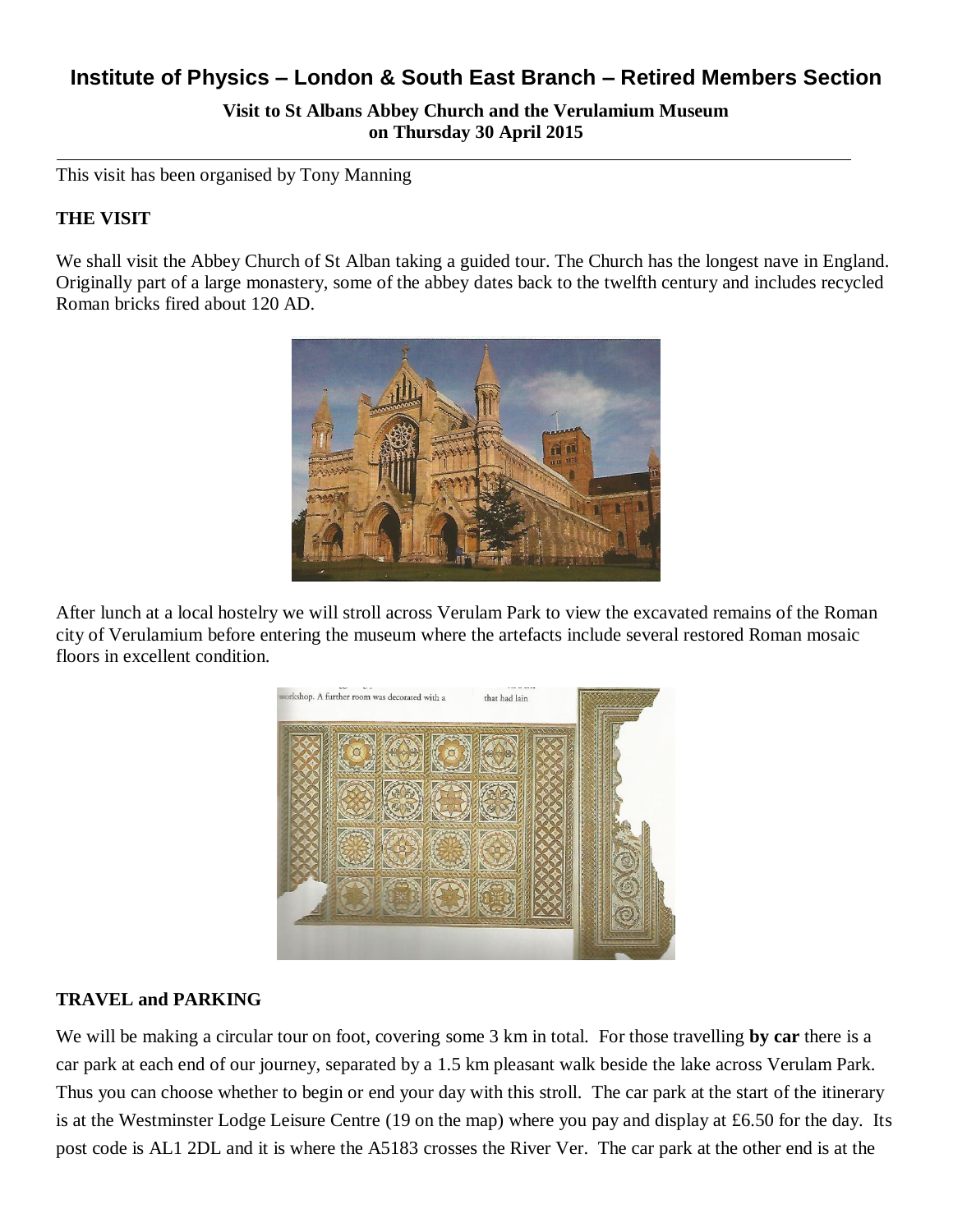Verulamium Museum off the A4147, close to the roundabout junction with the A5183. The Museum's post code is AL3 4SW (16 on the map), and parking for six hours will cost you £3.50. There are toilets here. On arrival walk across the park in a south easterly direction past the bit of Roman City wall and alongside the river to reach the Westminster Lodge car park.

Those coming by **public transport** go to Watford Junction by Midland train or London Overground and take the St Albans Abbey train at 9.24 or 10.40 all the way to the terminus. On leaving the station through the Sainsbury's car park turn right and walk past the Westminster Lodge car park. See the map for stations.

Thus you will all start from the Westminster Lodge Leisure Centre, but on arrival proceed immediately up the hill towards the city centre and join together in the Café Rouge for coffee and toilets. The Café Rouge is at the junction of Holywell Hill and Sopwell Lane (see map). This building was originally the sales area for local seed merchant Samuel Ryder, who, as a member of Verulam Golf Club, presented the famous cup for competition between teams representing the USA (now Europe) and Great Britain.

We will leave together at 11 and walk past the old part of the city to the Abbey Church, where we will meet our guide for the morning tour.

At lunch time we will (*either walk down the hill across the park to one of two hostelries, or go to the old White Hart coaching inn outside the Abbey Church and then walk across the park – I will explore them all and decide, provided I am sober at the end of the experiment – pity organisers can't claim expenses! )*.

After lunch it is a short step to the Museum, who will be expecting our party.

Members who started from Westminster Lodge and train passengers will then need to walk across the park. Trains for Watford Junction leave at 16.07, 16.52 and 17.42.

## **PROGRAMME**

| 16.00 | Finish                                              |
|-------|-----------------------------------------------------|
| 14.30 | <b>Stroll to Verulamium and Musum</b>               |
| 13.00 | Lunch. This will be taken at a nearby Hostelry tbf. |
| 11.00 | Start of tour, walk to Abbey Church                 |
| 10.00 | Arrive and meet at Café Rouge                       |

## **CONTACTS**

Before the meeting. Tony Colclough 020 8398 0766 or 07930 171307 tonycolclough@tiscali.co.uk On morning of visit. Tony Manning on 07747 611 503